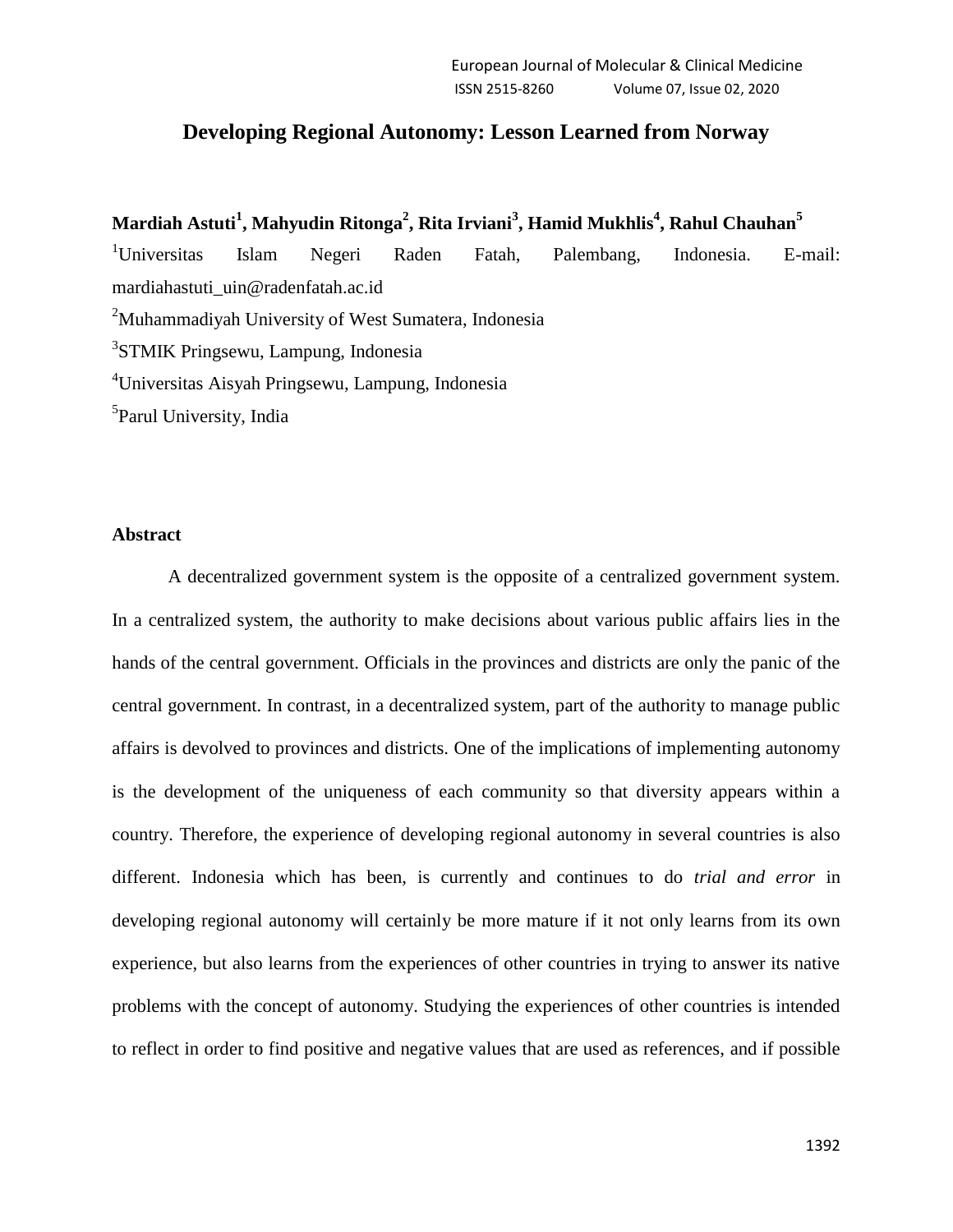the option translated into the Indonesian context. The following experience of Norway in its local autonomy can be used as a reference for autonomous learning in Indonesia. Keywords: regional autonomy, government, Indonesia, Norway, decentralization

### **1. Introduction**

The definitions given to the word 'decentralization' namely the transfer of authority or the sharing of power in government planning and management and decision-making from the national level to the regional level [1]. According to them, there are four forms of decentralization, namely deconcentration, delegation, devolution, and privatization or debureaucratization. Deconcentration is a transfer of administrative authority (and responsibility) in a department. In this case, there is no real transfer because the subordinates exercise authority on behalf of their superiors and are accountable to their superiors. Meanwhile, delegation is the delegation of responsibilities for certain functions to organizations outside the government bureau structure and is not directly controlled by the central government [2].

Meanwhile, devolution is the creation and empowerment of government units at the local level by the central government. The central government to control the minimum limited to certain areas. This is what in our current practice it is interpreted as decentralization from one side or autonomization on the other hand. Finally, privatization or debureaucratization is the shedding of responsibility for non - governmental organizations (NGOs) or private companies [3].

Meanwhile, the United Nations defines de centralization, as follows: "*Decentralization refers to the transfer of authority away from the national capital whether by deconcentration (ie delegation) to field offices or by the devolution to local authorities or local bodies* ". According

1393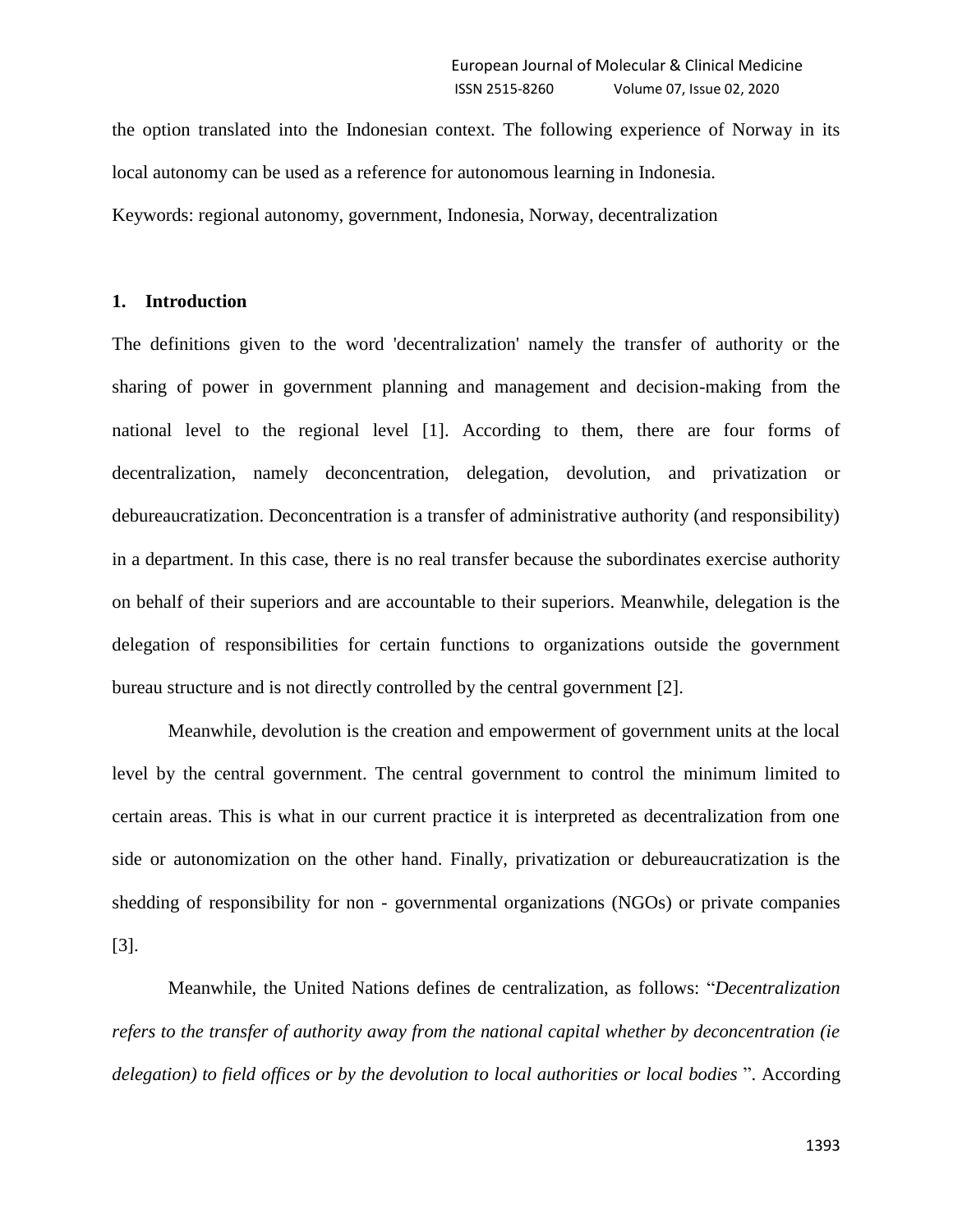to the United Nations, decentralization can be done by delegating authority to officials outside the capital (*deconcentration*) or to offices or autonomous institutions at the local level (*devolution*). Deconcentration means that there are regional devices that are outside the head office. The central department delegates the authority and responsibility of certain areas of an administrative nature to their officials who are in the region / regions without fully giving up power. Meanwhile, in devolution, part of the power that is transferred to regional political bodies is the full power to make decisions both politically and administratively. Thus it is not just the transfer of duties and functions but also the transfer of power [4].

There are two forms of decentralization, namely decentralization which is political (more or less the same as devolution) and which is administrative in nature (less the same as deconcentration). Political decentralization, namely the authority to make regulations and exercise certain control functions over the resources assigned to government agencies that are in autonomous regions. Meanwhile, administrative tralization design is the delegation of implementing authority to officials at the local level who are positioned as administrative areas. The working official according to plan and the source of predetermined [5].

# **2. Concept and Objectives of Provincial and District Autonomy**: **Experience the Norwegian**  *Commune*

Norway (along with Sweden, Denmark and Finland) is located in the Scandinavian region of northern Europe. Norwegian administration is divided into three levels of power, *namely* central government, *fylkekommune* (province, 19) and *kommune* (district/city equivalent, 425 districts). This country is an adherent of a *welfare state* so that the welfare of the population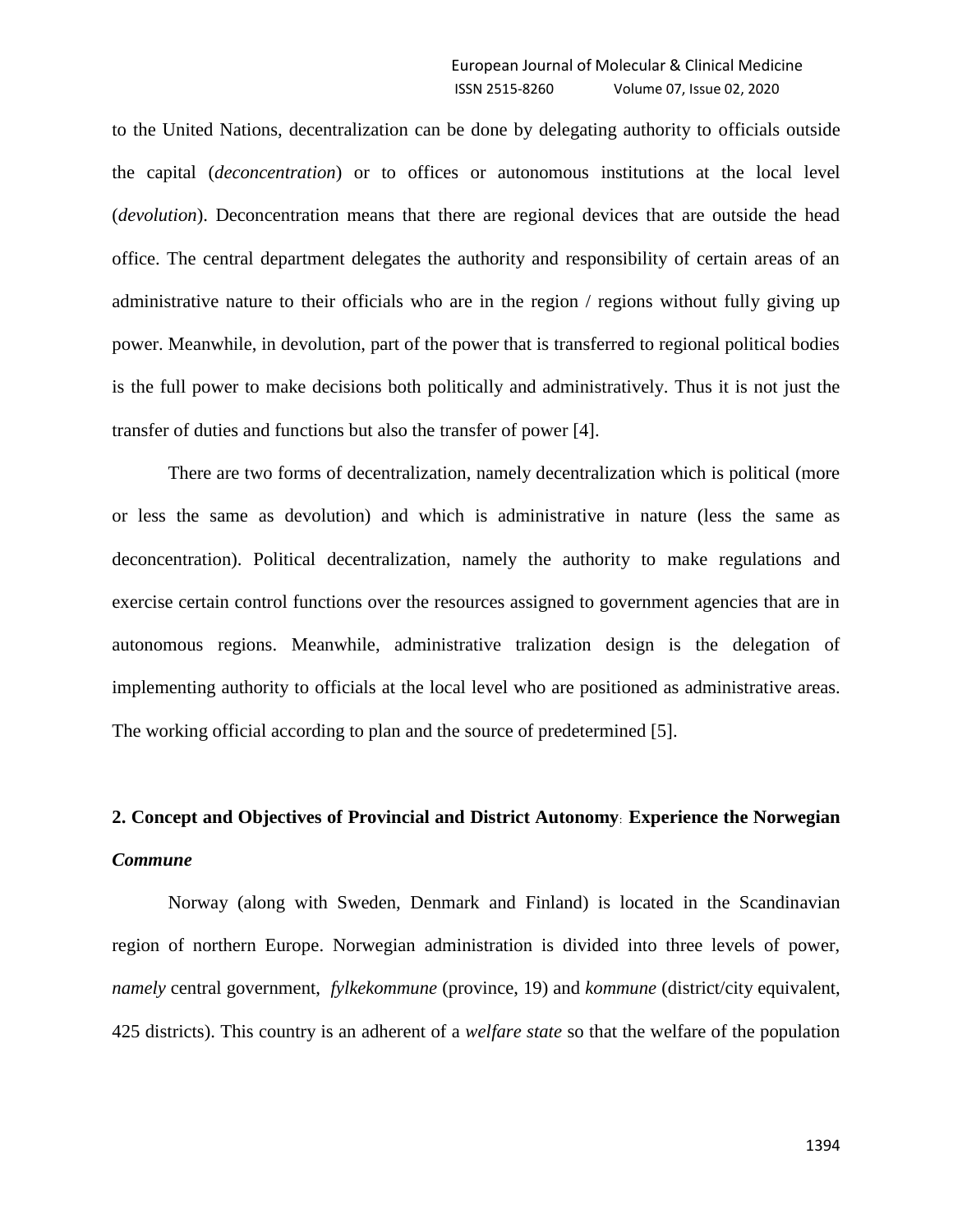is the responsibility of the state. In this context, *kommune* role as executive functions and responsibilities of the state through provision of public services [6].

*The Kommune* is a political entity and a local entity that has very long historical roots longer than the Norwegian state itself. *Commune* is the result of evolution from the existing local forms of unity. The independence of the locality was heavily degraded when Norway became a political union in the 900s, and has continued when the area was united with Denmark for more than 4 centuries. The development of Norwegian local autonomy began with the enactment of the *formannskaploven* 1837, which was the first regulation concerning regional government [7]. Since then, local government has continued to experience significant developments. The development of Norwegian local autonomy is broadly divided into six periods, from 1837 to the 1990s. This division based on four indicators, namely the division of authority between state and *kommune*, country setting in organizing *kommune* and issues solution, freedom *kommune* to regulate local financial and komnume magnitude. This is summarized in Table 1 below:

| <b>Period</b>                      | <b>Characteristic features</b>                                             |
|------------------------------------|----------------------------------------------------------------------------|
| Autonomy Model I:                  | - Formannskap (province) is representative of the state and has            |
| Without intervention               | full responsibility for local authorities.                                 |
| $(1837 -$<br>government<br>central |                                                                            |
| 1860)                              | - Each region does not have a separate authority from the center.          |
|                                    | - The form of the state: unity, not federation                             |
|                                    | - the greatest responsibility <i>kommune</i> is in the field of education. |
|                                    | - <i>Community</i> activities are financed from local income               |
|                                    | the largest income is from property tax.                                   |

**Table 1.** History of *Commune* Autonomy in Norway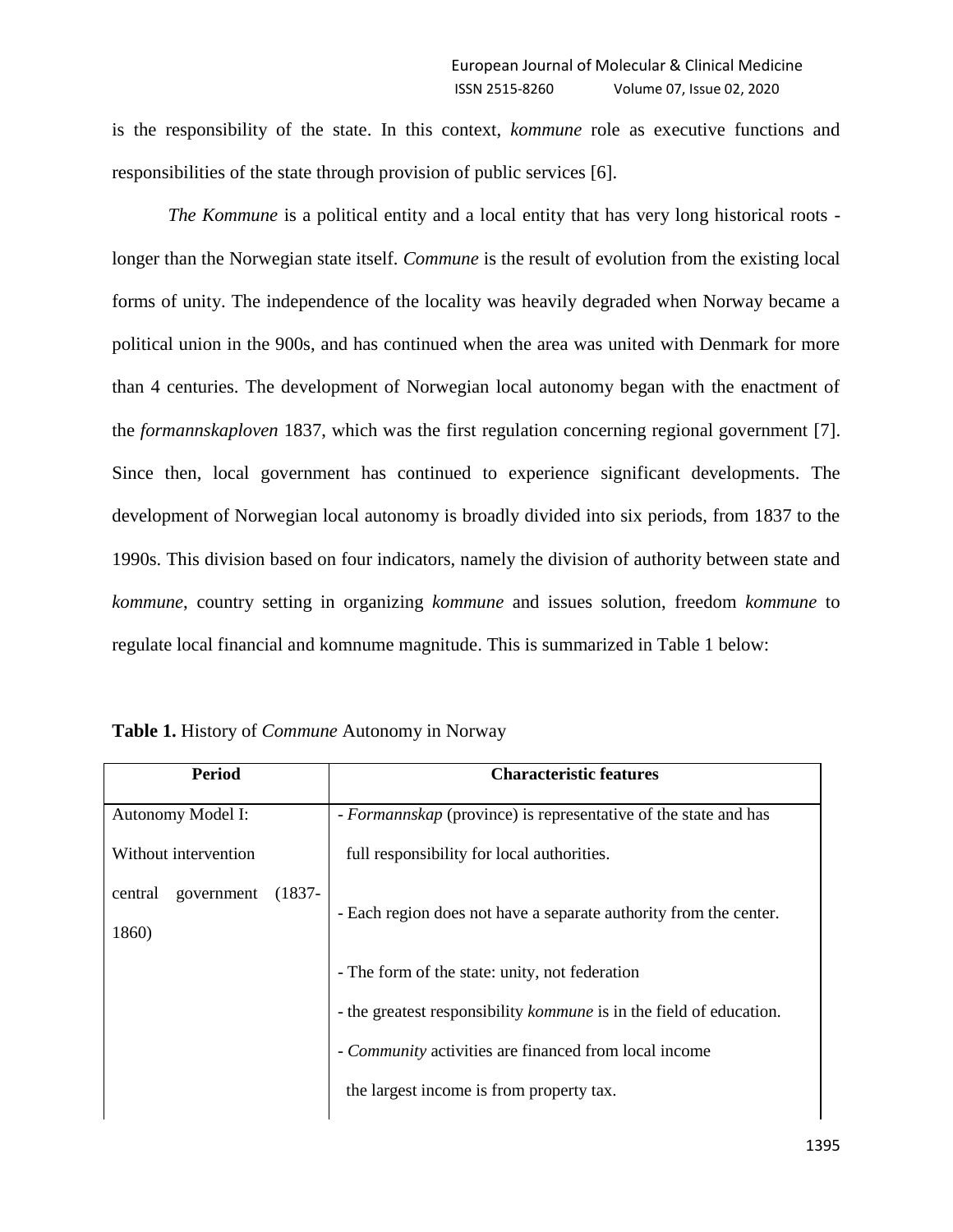## European Journal of Molecular & Clinical Medicine ISSN 2515-8260 Volume 07, Issue 02, 2020

|                   | - The Kommune received the status of an independent legal entity,        |
|-------------------|--------------------------------------------------------------------------|
|                   | authorized to make regulations for the region.                           |
|                   | - The state has no right to intervene in activities                      |
|                   | kommune, unless regulated by law.                                        |
|                   | - Although the population is still sparse, communication                 |
|                   | between the population and local empowerment is still bad                |
|                   |                                                                          |
| Autonomy Model II | - End of <i>union</i> with Sweden.                                       |
|                   | - There has been an improvement in the quality of democratic             |
| $(1860-1920)$     | practices, which he admits                                               |
|                   | the right to vote for all citizens.                                      |
|                   | - The Kommune gets a greater than                                        |
|                   | previously, including in the field of development                        |
|                   | infrastructure and community welfare activities.                         |
|                   | - The need for financing is getting bigger.                              |
|                   | - Kommune set many new tax types so                                      |
|                   | the state (center) took the initiative to regulate the setting standards |
|                   | and amount of tax                                                        |
|                   |                                                                          |
|                   | - The existence of a subsidy policy from the central government          |
|                   | towards local government finances.                                       |
|                   |                                                                          |
|                   |                                                                          |

# **Table 1.** (continued)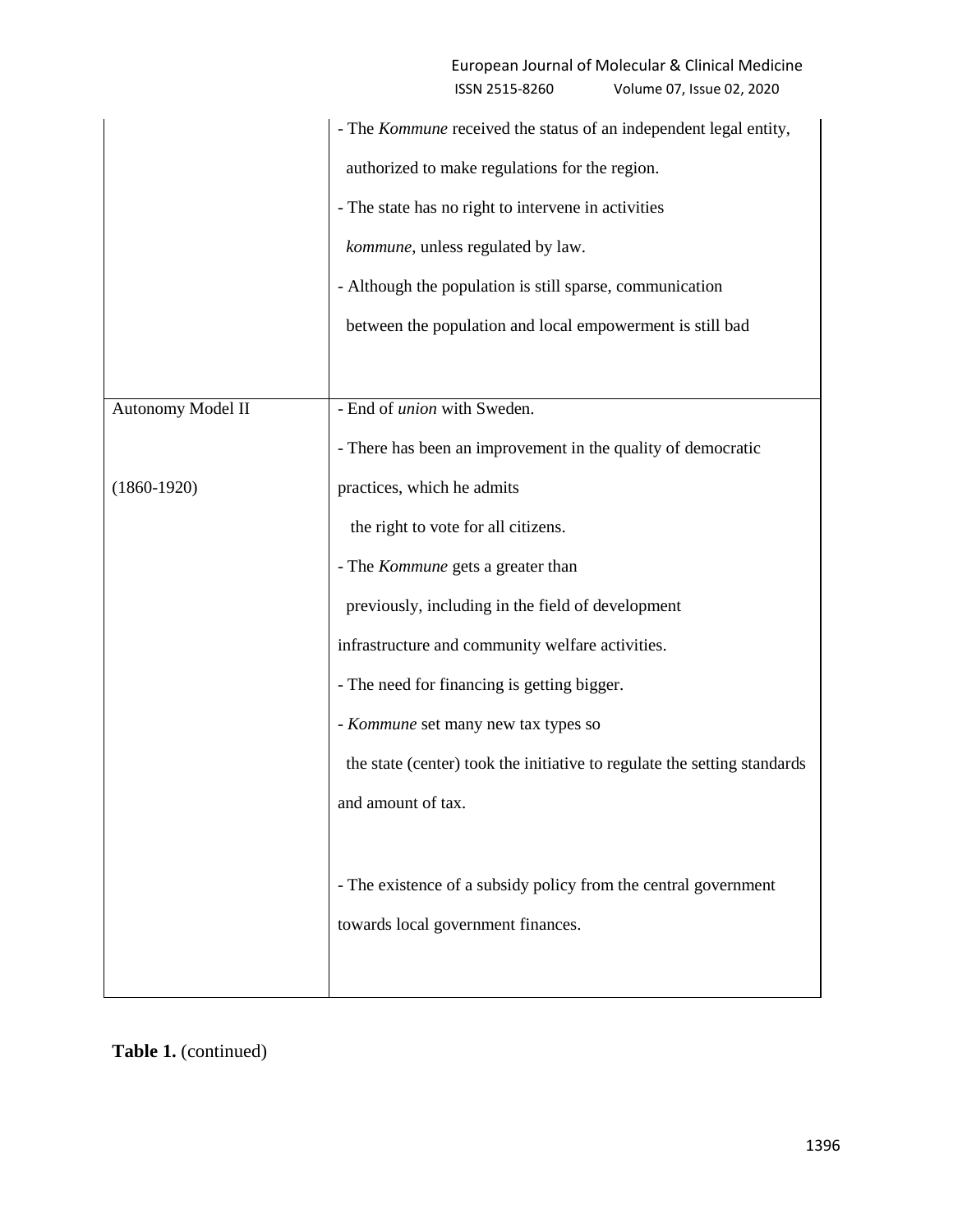| <b>Period</b>                | <b>Characteristic features</b>                                            |
|------------------------------|---------------------------------------------------------------------------|
|                              | - <i>Community</i> initiatives and their continued growth in developing   |
| Autonomy Model III:          | activities.                                                               |
| Stabilization of the welfare |                                                                           |
| community                    |                                                                           |
| $(1920-1939)$                | - There was an economic crisis in the 1920s, the unemployment rate        |
|                              | increased and <i>communal</i> income decreased dramatically so            |
|                              | finally in 1927 went bankrupt. This matter                                |
|                              | provide opportunities for the state to intervene against                  |
|                              | commune.                                                                  |
|                              | - The state intervened in the <i>commune in</i> particular                |
|                              | in the regulation of economic activity, measures for                      |
|                              | overcoming the crisis, and inclusion of tax types.                        |
| Integration Model I:         |                                                                           |
| Intervention                 | - After World War I, communal activity continued to experience            |
| $(1945-1963)$                | increase moderately.                                                      |
|                              | - <i>Kommune</i> as the main actor in the provision of public services.   |
|                              | - The principle of decentralization is used as a basis for relations      |
|                              | between governments                                                       |
|                              | the center and the <i>commune</i> , despite the strong state intervention |
|                              | This includes making <i>communal</i> legislation.                         |
|                              | - Despite state intervention, the <i>commune was</i> capable of more      |
|                              | independent especially in terms of subsidies.                             |
|                              | - Increased economic growth is a driving factor                           |
|                              | rising incomes kommune.                                                   |
|                              |                                                                           |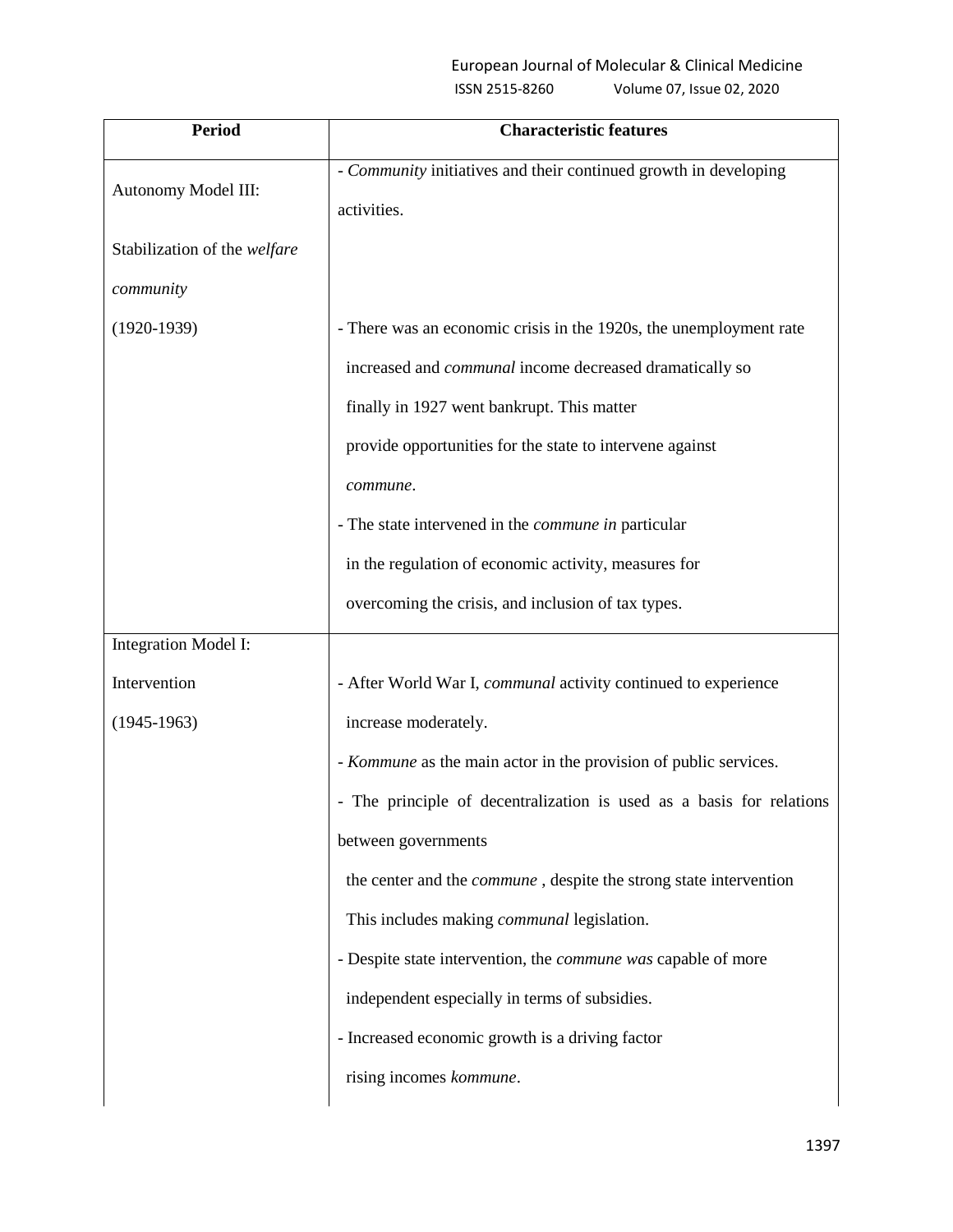| - The state rearranged the division of <i>commons</i> . |
|---------------------------------------------------------|
|                                                         |

# **Table 1.** (continued)

| <b>Period</b>                | <b>Characteristic features</b>                                    |
|------------------------------|-------------------------------------------------------------------|
| Integration Model II:        | - Comprehensive communal reform underway :                        |
| consolidation<br>and         |                                                                   |
| development                  | increasing authority in the provision of public services          |
| $(1963-1978)$                | better implementation of community development programs           |
|                              | more effectively.                                                 |
|                              | - Reduced state intervention in regions.                          |
|                              | - Regions are increasingly independent in terms of finance.       |
|                              | - There was <i>communion</i> merging.                             |
|                              | - Fylkeskommune (province) as a level of self-government.         |
| <b>Integration Model III</b> | - <i>Community</i> activity is growing.                           |
| $(1978-1990s)$               | - The amount of authority kommune exceed the capabilities         |
|                              | economy so that it experiences financing problems.                |
|                              | - To solve the problem, financing is used                         |
|                              | principle of financial responsibility: local government ( kommune |
|                              | and fylke) who want to expand their authority to                  |
|                              | the main responsibility in financing.                             |
|                              | - Kommune had wide participation in the formulation               |
|                              | Law to be used together.                                          |
|                              | - Gradually the <i>commune</i> gained legal authority             |
|                              | to formulate its authority in public service.                     |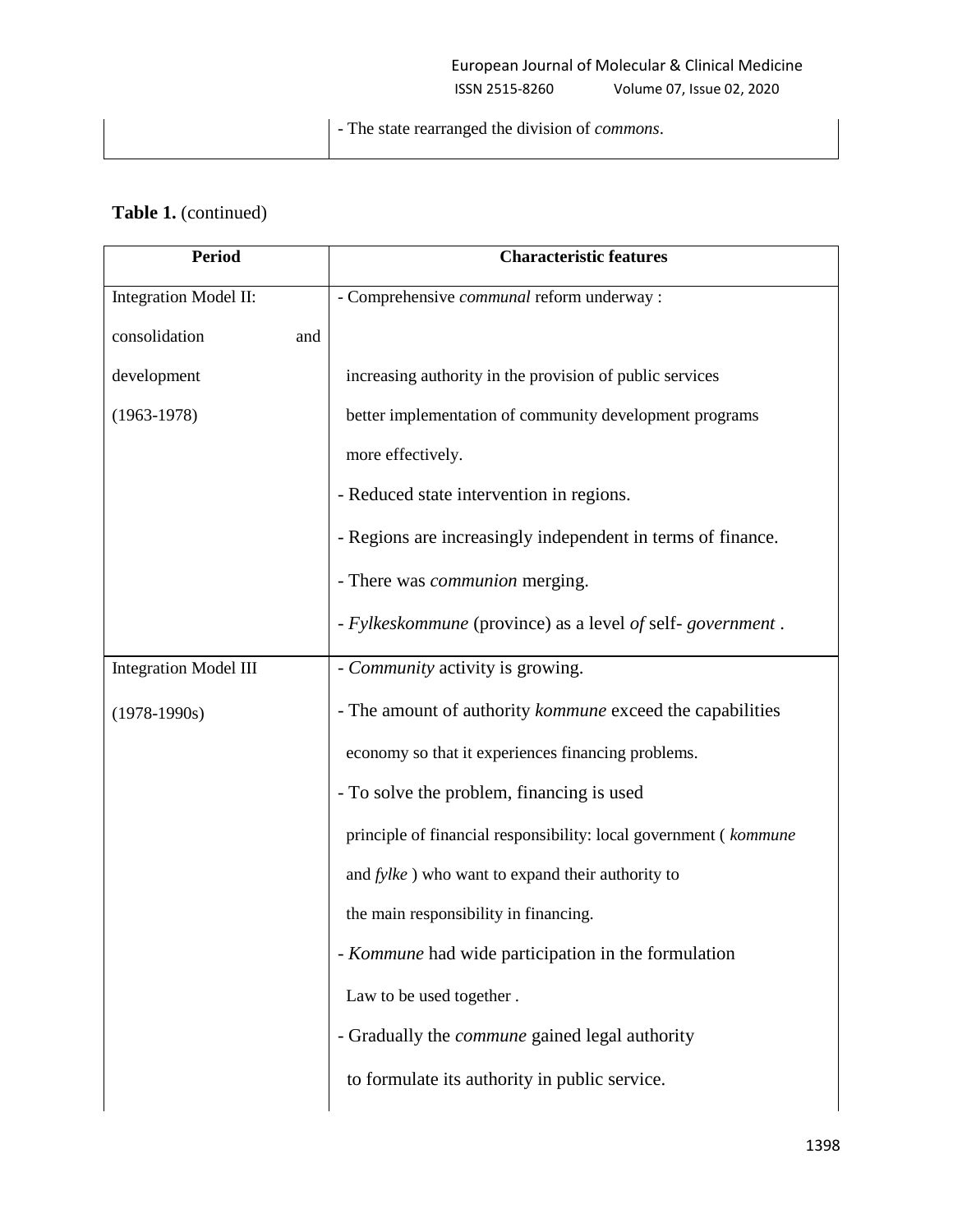- Local democracy is getting stronger along with

strengthen management *kommune* .

Source: Summarized from Abdul Gafar Karim (Ed.), 2003: 368-372.

*Kommune* in Norway is very diverse both in terms of geographic area, and the population - most of which have population of less than 5 thousand inhabitants and 10 *kommune* population of more than 50 thousand inhabitants [8]. Despite having a variation in the number of population and area, *kommune* has authority. Apparatus *kommune* of a role as a *street-level bureaucracy*, the bureaucracy relating to or dealing direct with the community. By Therefore, *kommune* set levels of government that provide the greatest public services (around 60%) in Norway so that every citizen certainly do with *kommune* in all phases of his life.

**Table 2.2.** Three groups Authority *Kommune*

| <b>Type of Authority</b>  |
|---------------------------|
| - Fire department         |
| - Pre school education    |
| - Basic education         |
| - Primary health services |
| - Kindergarten            |
| - Nursing home            |
| - Housing                 |
| - Water purification      |
| - Handling of trash       |
| - Library                 |
|                           |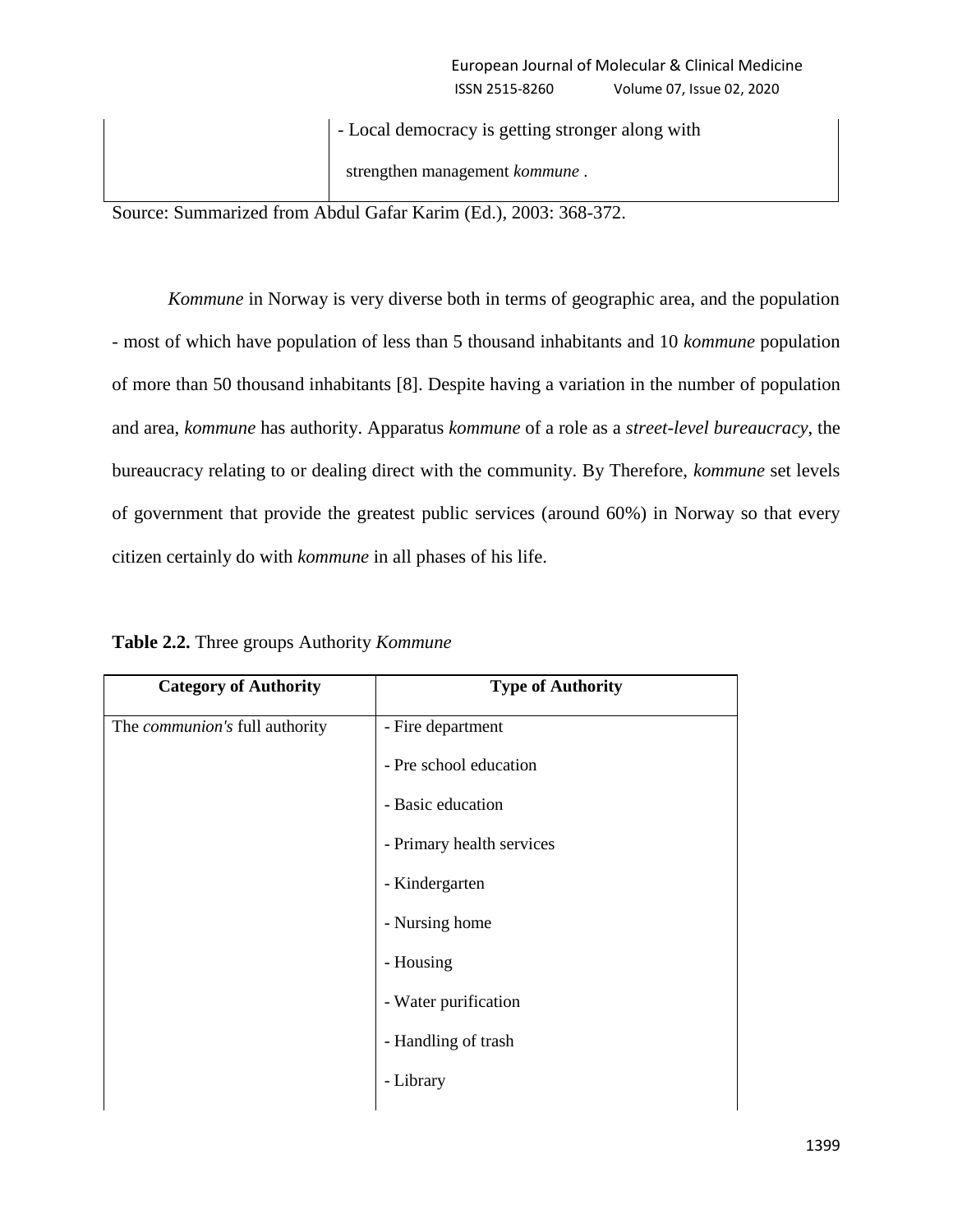European Journal of Molecular & Clinical Medicine ISSN 2515-8260 Volume 07, Issue 02, 2020

|                               | - Electric                   |
|-------------------------------|------------------------------|
|                               | - Water supply               |
| Authorities with <i>fylke</i> | - Adult education            |
|                               | - Theater, concerts          |
|                               | - Museum                     |
|                               | - Sports events              |
|                               | - Street $*)$                |
|                               | - Shared traffic *)          |
|                               | - Physical planning *)       |
|                               | - Developer 's business *)   |
| Authority with the state      | - Environmental conservation |

Source: Abdul Gafar Karim (Edt.), 2003: 374.

Parliament has the authority to determine the distribution of powers between the national government, *fylkekommune* and *kommune*. The authority of the *commune* - as the unit of government which has the greatest authority - can be grouped into three categories, namely the full authority of the *commune* , the joint authority of the *fylke* (province), and the joint authority of the state (center) [9]. Form of authority *kommune* this can be seen in Table 2.

Since the enactment of the 1954 *communal covenant*, the *commune* has two organs, namely the political and administrative organs. Political organs consist of the *communestyre, formannskap, ordforer,* and *faste utvalg* (permanent committee). Members on the political organs have been through mechanism local elections held in four out once between the implementation of two national elections [10]. Position, kewenan gan and membership of a political organ *kommune* can be seen in Table 3.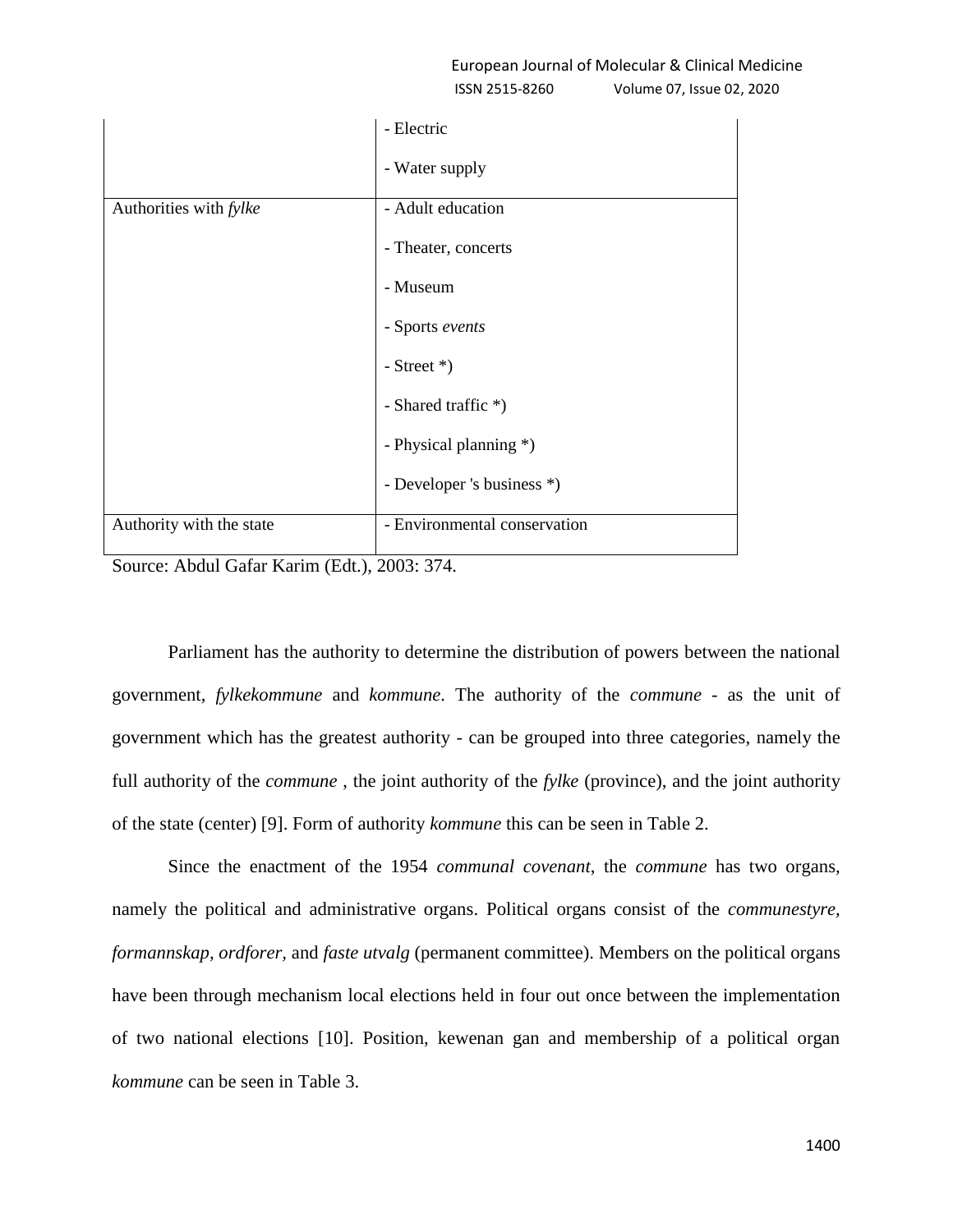Meanwhile, the administrative stratification organ has administrative responsibility in the implementation of gas *tuition* and the authority of the *commune* and *fylkeskommune*. Just like bureaucracy in general, this organ is required to be professional and competent as the front line of public service providers [11]. This organ is headed by an administrative executive (*administrasjonssjefen*) who is appointed and determined by the *kommunstyret*. *Administrasjonssjefen* has authority engineering judgments, membe offered are information regarding cases- cases that are discussed in political organs and implement policies that are taken by political organs, as well as kewenang an other non- principles for *kommunestyret* not specify otherwise [12].

### **3. Members and Authority Political Organs** *Kommune*

In 1992 a new Constitution was introduced which gave the *commune* and *fylkeskommune the opportunity* to adopt a parliamentary system in their local political system. In the new model, the political organ of important *kommune* held by *kommunestyret* and *kommuneradet*. *The communestyret* as the highest political organ determines the *kommunerad* as the highest administrative leader in both the *commune* and the *fylkeskommune* [13]. As a consequence, the position of the *communeration was* largely determined by the support of the *community* which could overthrow it through a motion of no confidence [14]. Thus, Norway has two alternative models of *commune* government, namely *formannskap* and parliamentary [15]. Both those models not have the legal power equally so that each *kommune* have the flexibility to choose and apply one of them as a model of local political system [16].

There are several reasons for the need for the central government to decentralize power to the provincial and district  $\ell$  city governments, including: a) From a political point of view,

1401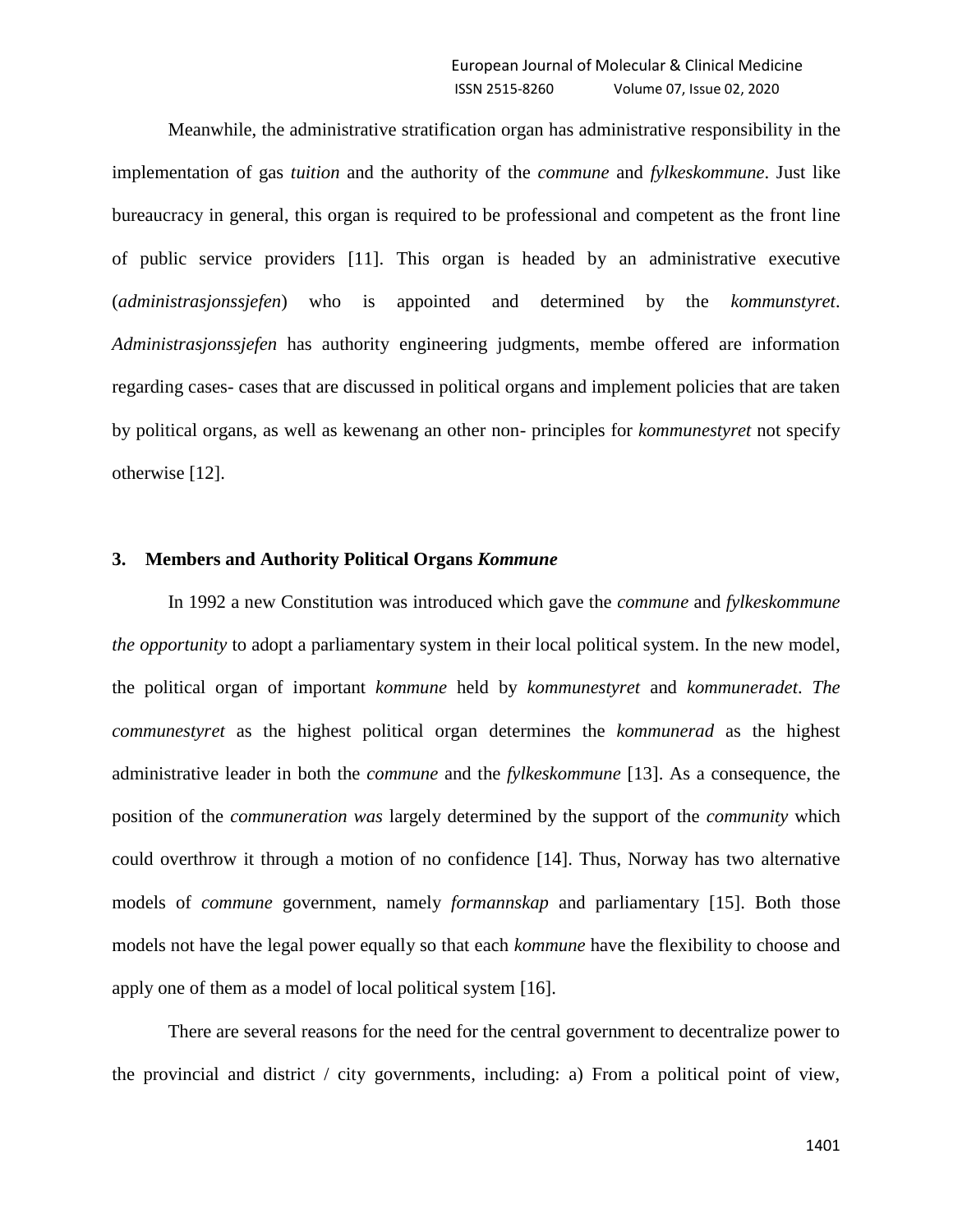decentralization is intended to involve citizens in the policy process, both for the interests of the region itself and to support national politics and policies through the development of a democratic process at the grassroots level [17]. Thus, there is equality and political participation as well as a medium for political education to learn to be democratic in real life; b) In terms of government management, decentralization can improve effectiveness, efficiency and accountability, especially in the delivery of public services [18]; c) From a cultural point of view, decentralization is intended to pay attention to the specificities, features or contextualized of a region, such as geography, population conditions, economy, culture or historical background; d) From a development perspective, decentralization can accelerate the process of formulating and implementing development programs in order to improve the welfare of citizens. When the provincial or district governments have the authority to formulate and implement development policies in their regions, these policies will be more effective than if this authority is held by the central government [19]. Given its position in the region, the local government should be more sensitive to the problems and needs of the local community; e) Judging from the central government's own interests, decentralization can overcome the weaknesses of the central government in overseeing its programs; f) Decentralization can increase competition (competition) between regions in providing services to the community, thus encouraging local governments to innovate in order to improve the quality of their services to citizens [20].

| Table 3. Members and Authority Political Organs Kommune |  |  |
|---------------------------------------------------------|--|--|
|                                                         |  |  |

| <b>Political Organs</b> | <b>Recruitment Patterns and</b> | <b>Authority</b>      |
|-------------------------|---------------------------------|-----------------------|
| Commune                 | <b>Number of Members</b>        |                       |
| Kommunestyret           | Elected through local elections | - decide all policies |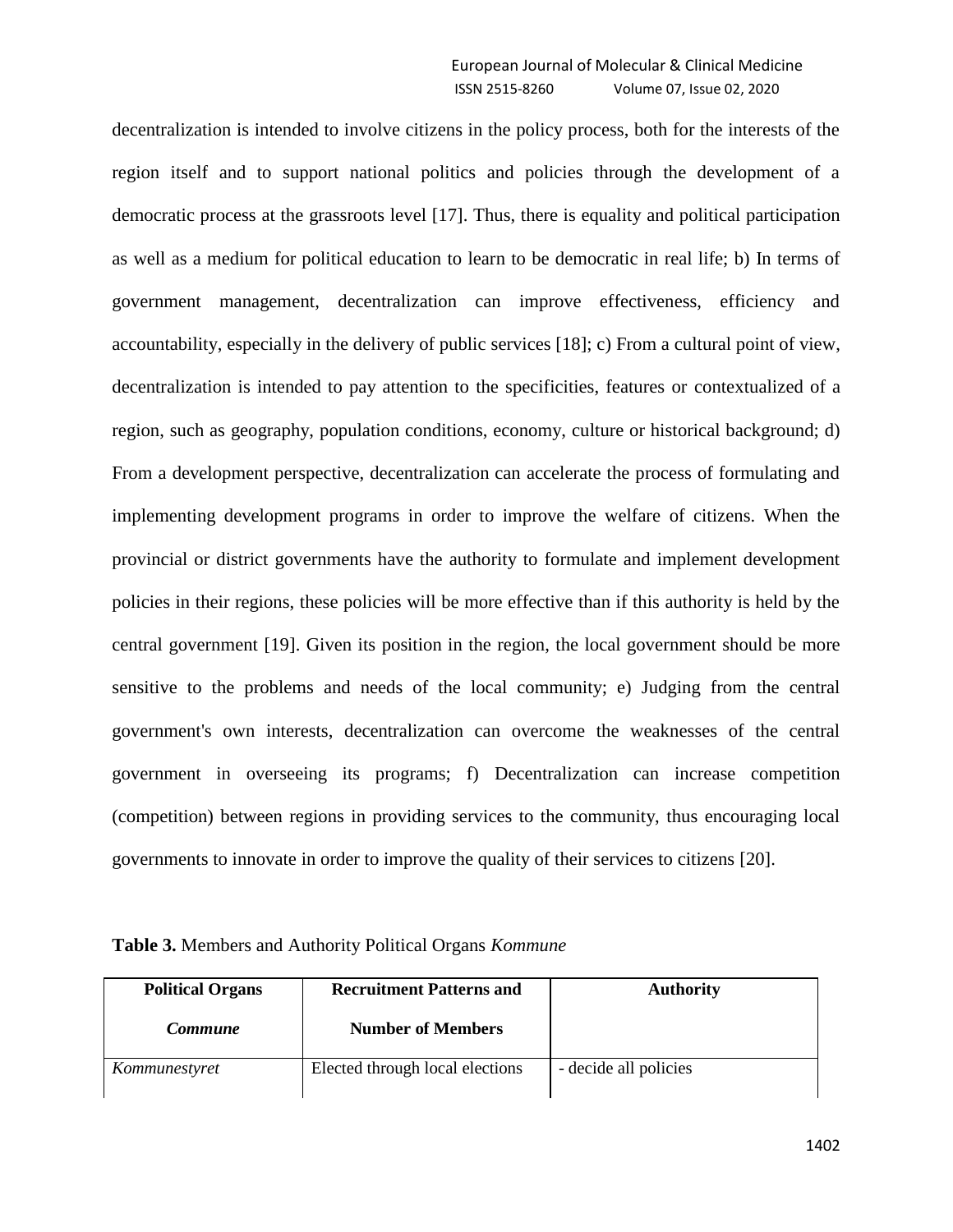### European Journal of Molecular & Clinical Medicine ISSN 2515-8260 Volume 07, Issue 02, 2020

|                        |                                | commune, as long as it is           |
|------------------------|--------------------------------|-------------------------------------|
| (representative body   | 4 years, with                  | uncertain- it's different by law;   |
|                        | the number of members is 11-43 |                                     |
| population)            | people.                        |                                     |
|                        |                                | - Just tackling the stuff           |
|                        |                                | principle;                          |
|                        |                                | - Delegating authority              |
|                        |                                | decision making to                  |
|                        |                                | formannskap and ordforer            |
|                        |                                | as well as administrative organs.   |
| Formannskap (body      | Chosen from and by             | - Handles deep drafts               |
| kommunestyret workers) | kommunestyret for period 4     | economics, budget                   |
|                        | years, and its members         | annual commune, and                 |
|                        | minimum 5 people.              | tax determination.                  |
| Ordforer (spokesperson | system I: selected by          | - Organizing activities             |
| commune)               | kommunestyret from members     | formannskap and kommunestyret;      |
|                        | formannskap.                   | - Have the legal right to represent |
|                        | system II: elected from the    |                                     |
|                        | members                        | commune; and                        |
|                        | kommunestyret.                 | - Sign decisions-                   |
|                        | system III: direct election    | decisions that concern              |
|                        | by the people.                 | commune.                            |
| Faste Utvalg           | Formed by kommunestyret,       | - Analyze policy formulations       |
|                        | and consists of at least 3     |                                     |
| (committee)            | members                        | commune;                            |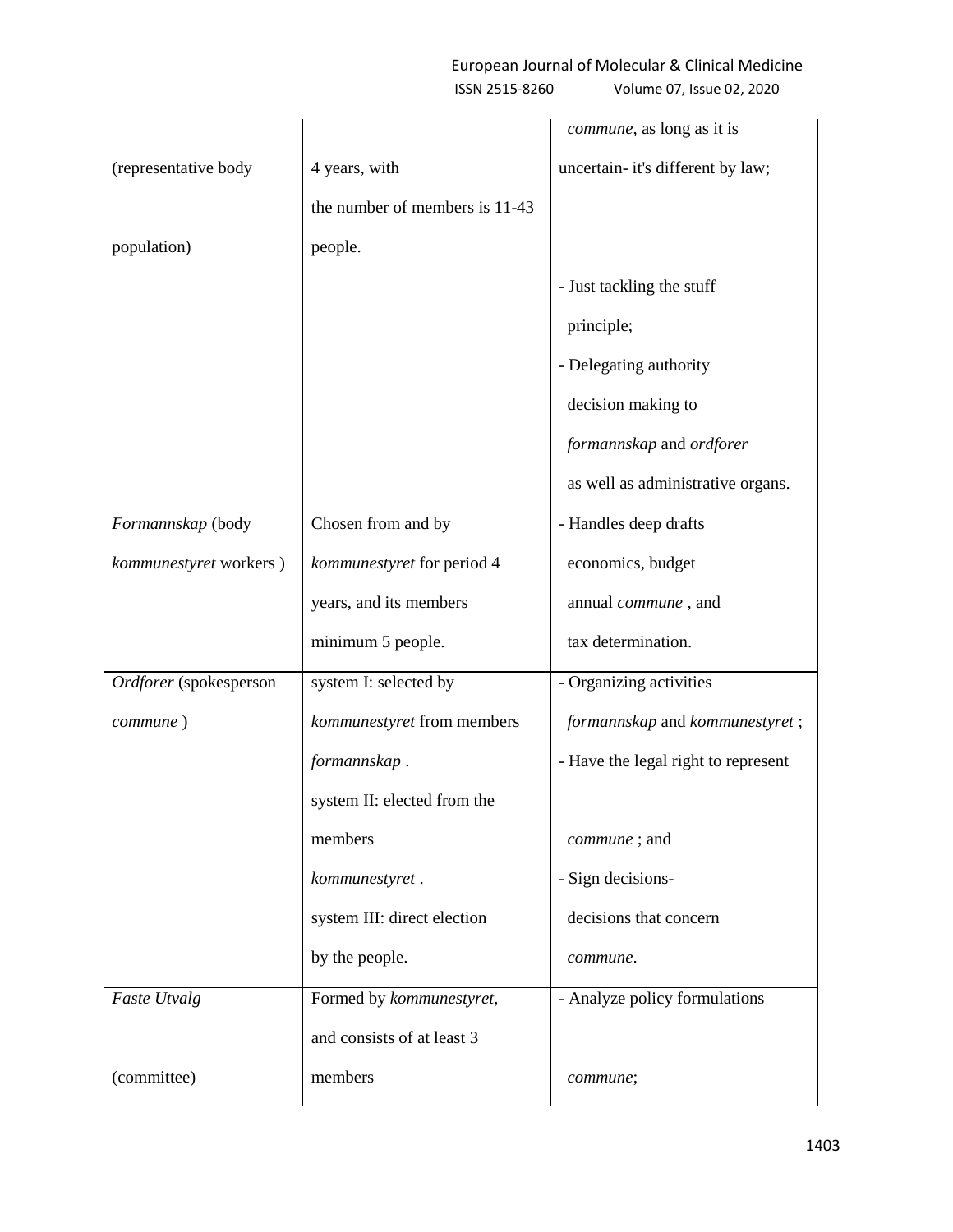| ISSN 2515-8260 | Volume 07, Issue 02, 2020     |  |
|----------------|-------------------------------|--|
| person.        | - Become a leak ad agency for |  |
|                | solve certain problems;       |  |
|                | and                           |  |
|                | - Other powers assigned       |  |
|                | by kommunestyret.             |  |
|                |                               |  |

European Journal of Molecular & Clinical Medicine

### **4. Conclusion**

Decentralization can be interpreted as the ownership of power and a political entity to determine one's own destiny and manage its resources to achieve common goals. The definition or understanding of decentralization is of course subjective. Although the principles of decentralization have been understood, there are still varied and even distorted interpretations among the community. This is determined by the level of community satisfaction with the conditions of economic development so far, the level of maturity of society in politics, and the development or experience of a country in implementing decentralization itself.

From the case of Norway, which is one of the many developed countries with an established regional government system, several lessons can be learned:

a. Among the hierarchy of *governance* consisting of *regjering* (central government), *fylke*  (province), and kommune (district / city), the *kommune* acts as an agent of the central government as well as a representation of local political entities.

b. *The commune* - in its present form - is the result of evolution from a local form of unity that existed for more than a thousand years.

c. The relationship between the central government and the *commune* in Norway is now consistency of commitment and cooperation between the two in holding the doctrine of the *welfare state*.

1404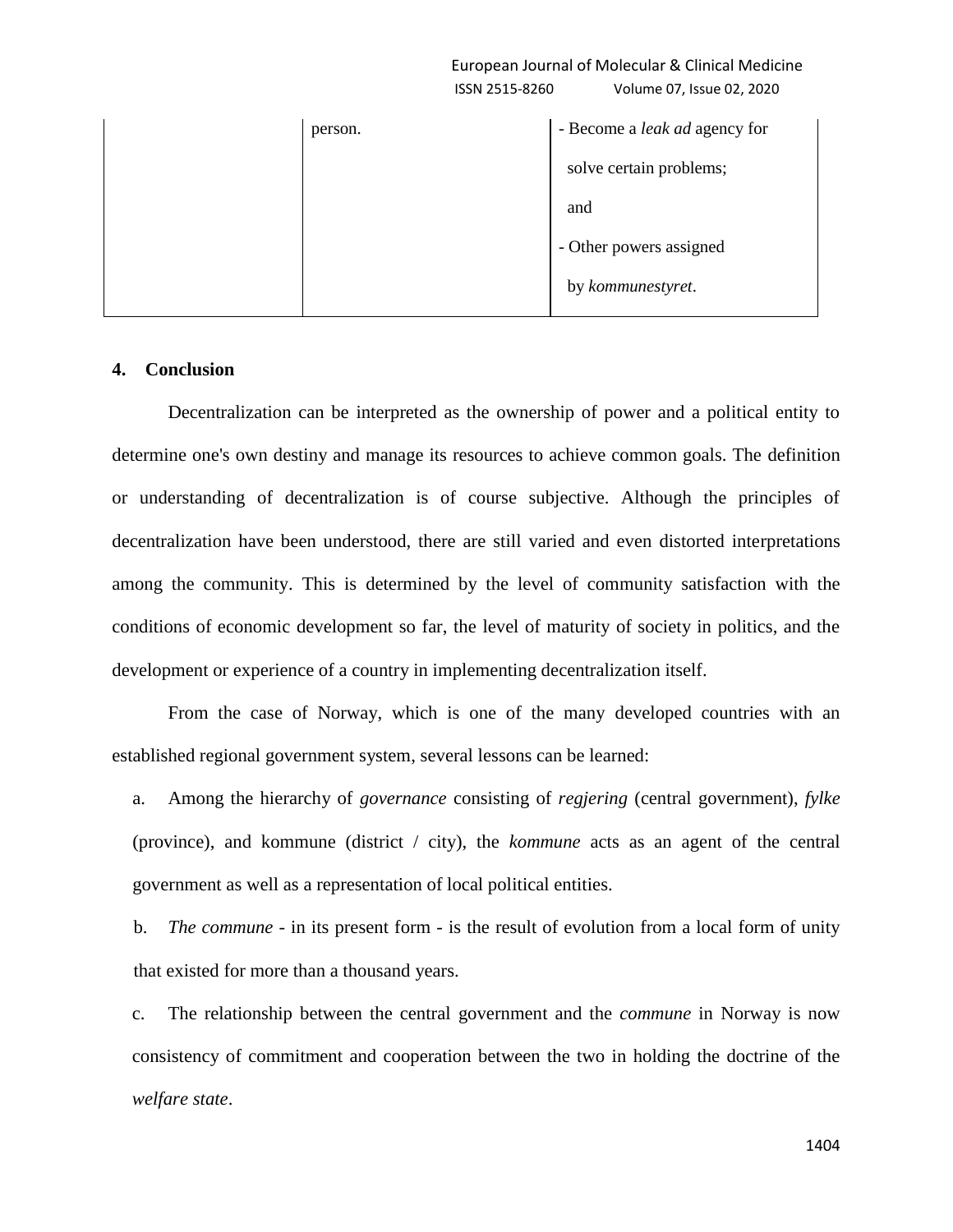d. The success of Norway in autonomy is supported by the high level of political maturity and democracy of its people.

#### **Reference**

- [1]. Wilson, G. N., & Selle, P. (2019). Indigenous Self-Determination in Northern Canada and Norway. *IRPP Study*, (69), 1.
- [2]. Everett, E. (2020). *Regional governance change in Northern Norway. Insights for Northern Ontario, Canada* (Master's thesis, UiT Norges arktiske universitet).
- [3]. Baier, E., & Zenker, A. (2020). Regional autonomy and innovation policy. In *Regions and Innovation Policies in Europe*. Edward Elgar Publishing.
- [4]. Sari, P., Garvera, R. R., & Sihabudin, A. A. (2019). What is the Contribution of Local Original Revenue to Regional Financial Independent?. *JPAS (Journal of Public Administration Studies)*, *3*(2), 78-81.
- [5]. Djunarsjah, E. (2019). Determination of Sea Boundaries from the Perspective of Regional Autonomy in Administrative Region of the Republic of Indonesia. *Jurnal Sosioteknologi*, *18*(2), 257-264.
- [6]. Blondel, C., & Evrard, E. (2020). *Empirical findings from case studies on regional autonomy and spatial justice* (Doctoral dissertation, European Commission, Directorate General For Research & Innovation Innovation for Growth (I4G); Université du Luxembourg; University of Eastern Finland).
- [7]. Melamed, E. V. (2019). *Regional autonomy movements in Europe: national governments and the EU* (Doctoral dissertation).
- [8]. Daloz, J. P. (2019). *Political leadership in a global age: The experiences of France and Norway*. Routledge.
- [9]. Baldersheim, H., Houlberg, K., Lidström, A., Hlynsdottir, E. M., & Kettunen, P. (2019). Local Autonomy in the Nordic Countries: A report for the Norwegian Association of Local and Regional Authorities.
- [10]. Lieberherr, E., Hansson, L., Leiren, M. D., & Schmid, J. (2019). Adapting Accountability and Emerging Challenges: Contracting-Out in the Transport Sector in Switzerland, Norway and Sweden.